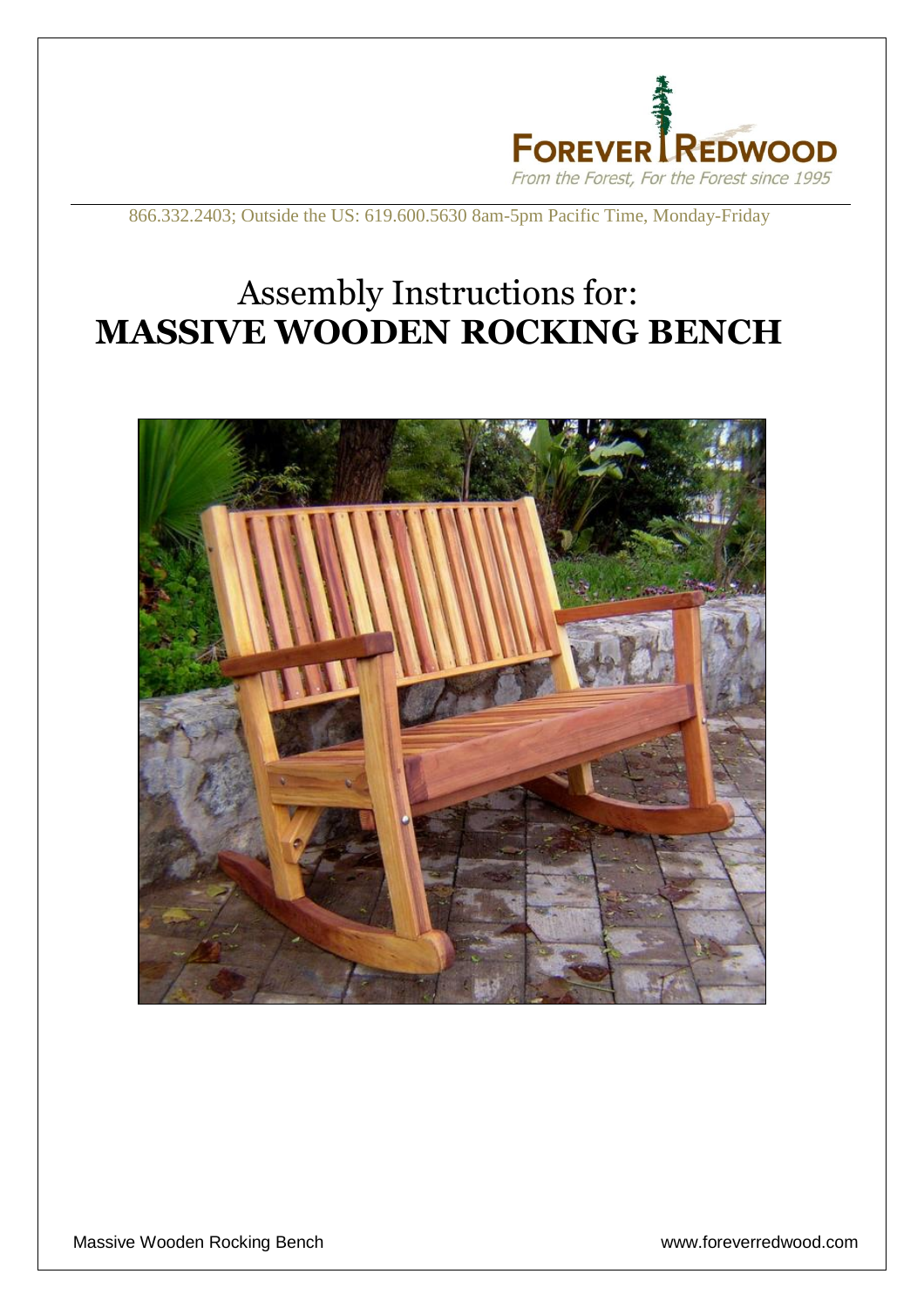## **CONTENT OF BOXES**

| Quantity                | <b>Description</b>       | <b>Drawings</b> |
|-------------------------|--------------------------|-----------------|
| $\mathbf{1}$            | Seat                     |                 |
| $\mathbf{1}$            | <b>Backrest</b>          |                 |
| $\overline{2}$          | Arms                     |                 |
| $\mathbf 2$             | <b>Diagonal Supports</b> |                 |
| $\overline{1}$          | <b>Front Support</b>     |                 |
| 10                      | 3 1/2" x 5/16" Bolts     |                 |
| $\overline{\mathbf{4}}$ | 4 1/2" x 5/16" Bolts     |                 |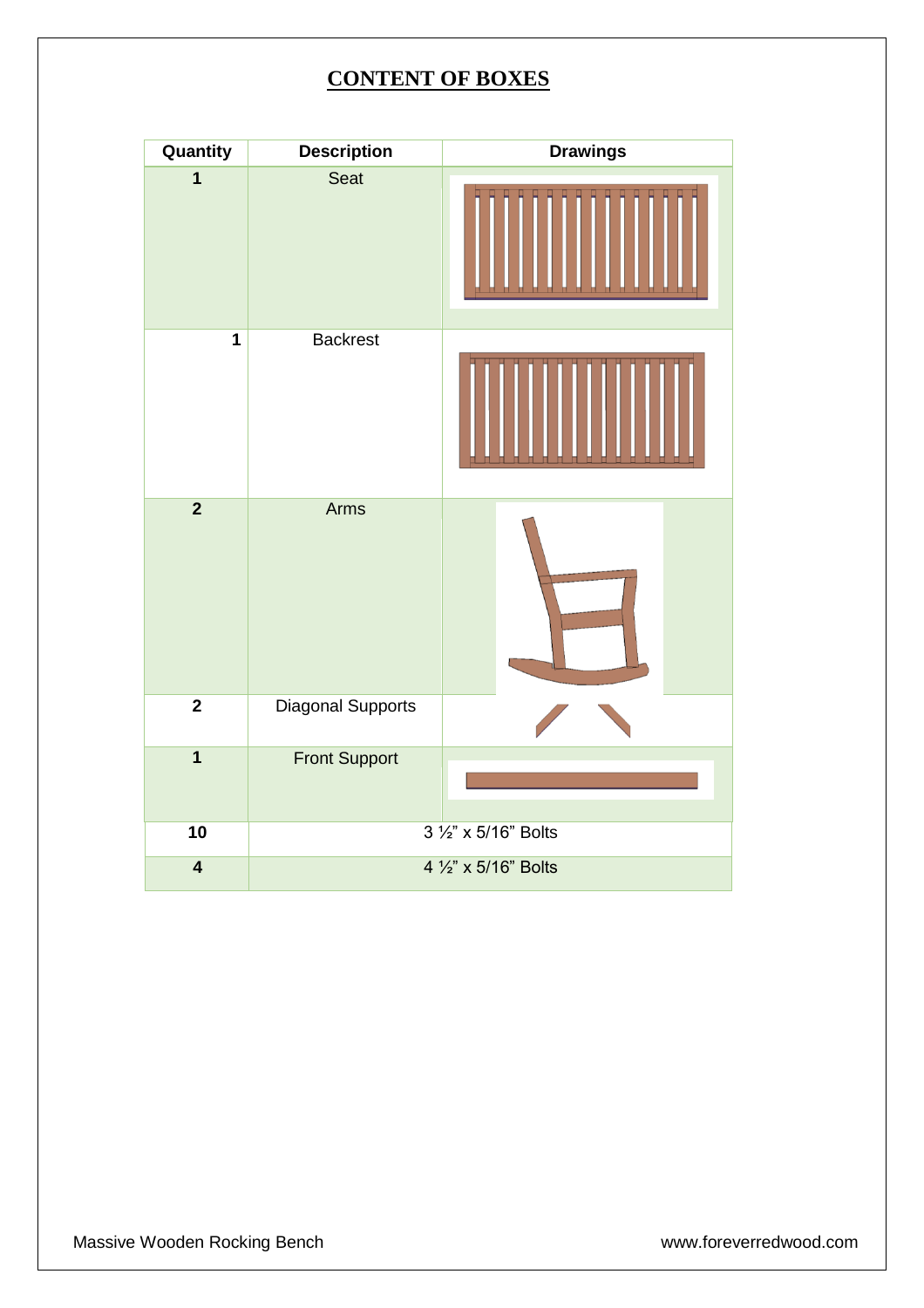## **ASSEMBLY INSTRUCTIONS**

Thank you for purchasing Forever Redwood patio furniture. Forever Redwood is built by Old-Growth Again Restoration Forestry (OGA). OGA is dedicated to restoration forestry. Sales of patio furniture finance our restoration work in California redwood forestlands.

**Tools required**: ½-inch ratchet and a mallet or small hammer.

Your furniture was fully assembled in the shop prior to being dismantled for shipping. All the parts fit. The parts that go together have the same numbers written next to the predrilled holes they attach to. Please take the time to align the parts with the numbers. If you are forcing a bolt in, the part may be turned around or not aligned properly. Tap the bolt all the way into the wood to set it, then add a washer and lightly tighten. Don't over tighten or you will crush the redwood.

**Step 1**: Unpack your Rocking Bench and make sure you have all the parts. Align the pre-drilled holes on seat and arms and attach them with two carriage bolts per side. Tap the carriage bolts all the way into the wood and through both the arm and the chair seat. Then insert the washers and nuts from the interior side of the chair seat and tighten with a ½-inch ratchet. Do not over tighten or you'll crush the redwood and weaken the chair's structure.

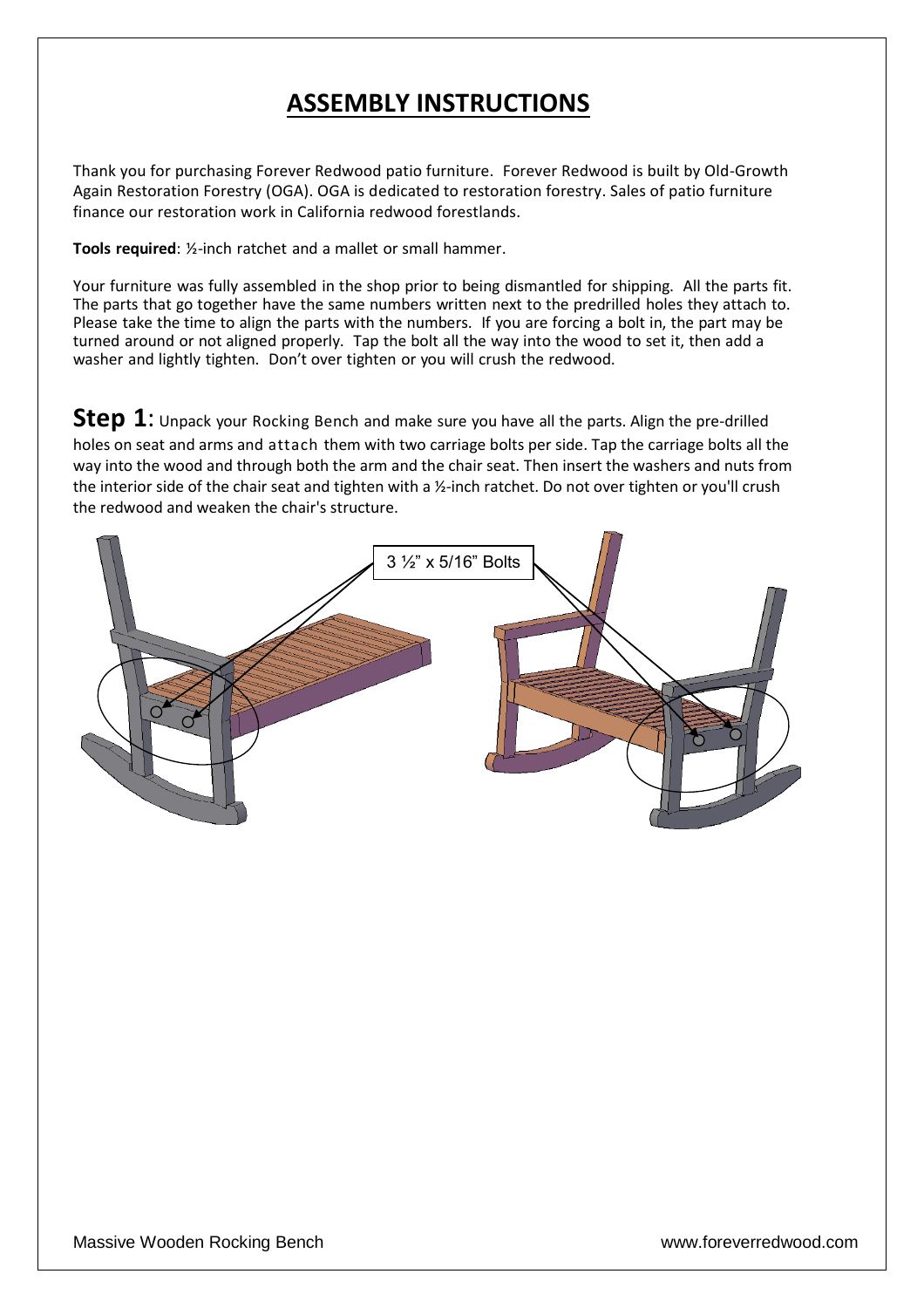**Step 2**: Attach backrest to arms with 2 bolts, washers and nuts per side. Match up the numbers written next to the holes. Tap the 4 carriage bolts all the way into the wood and through both the arms and the chair seat. Then insert the washers and nuts from the interior side of the chair seat and tighten with a 1/2-inch ratchet. Do not over tighten or you'll crush the redwood and weaken the chair's structure.



**Step 3**: Attach diagonal supports to seat & arms (2 bolts per support). Match the numbers next to the predrilled holes on the back rest to the numbers on the back rest supports on each chair side. Tap the carriage bolts all the way into the wood, then attach the washers, nuts and tighten with ½-inch ratchet. Do not over-tighten.